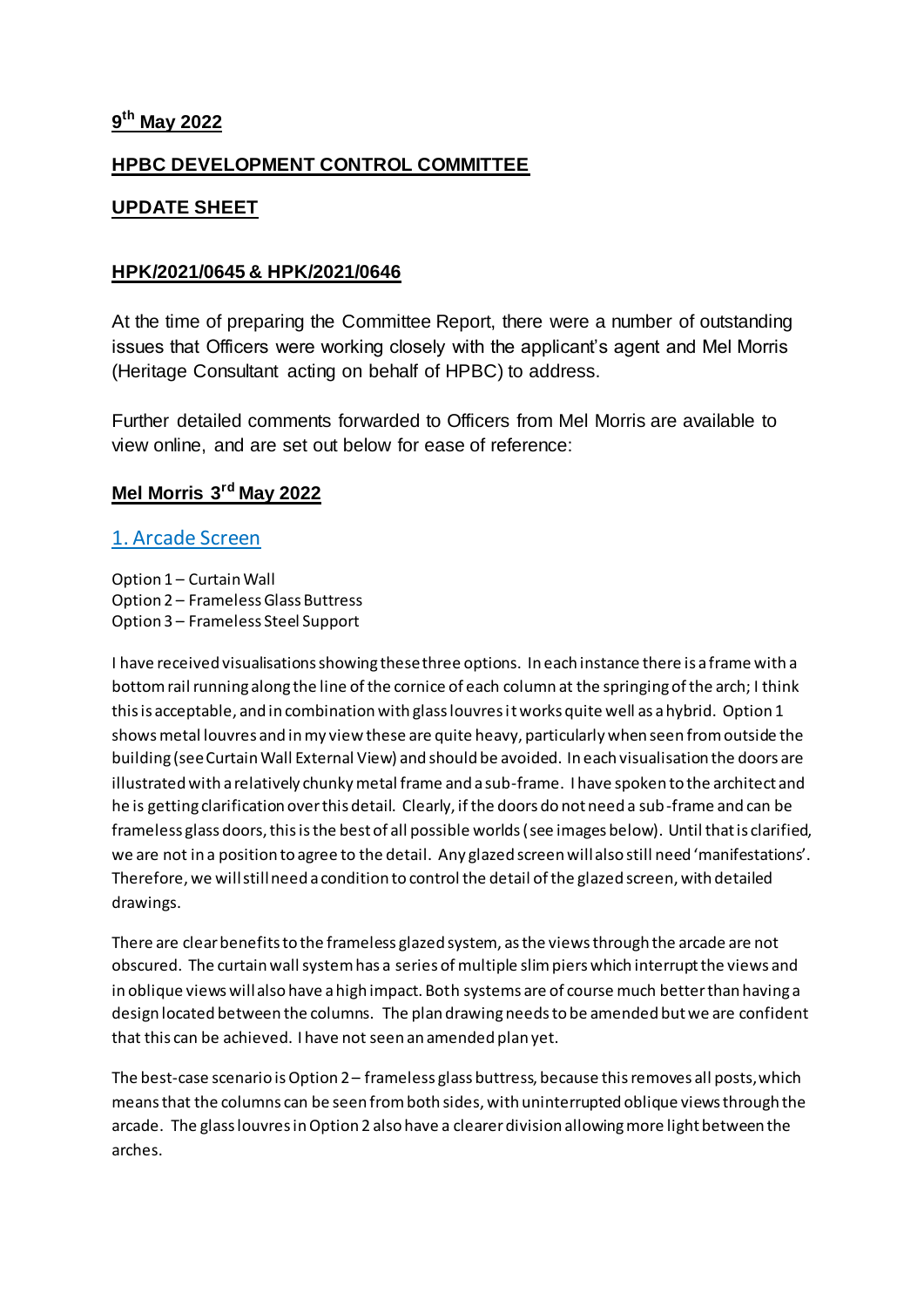In order of preference, therefore:

Option 2 Option 3 Option 1

I don't think we should be agreeing to Option 1, and you may like to consider whether you can also condition that the screen shall be a frameless glazed screen and then condition the drawings.

## 2. Lighting

I don't consider we can agree to the lighting drawings at this stage, and this will need a detailed condition. There are too many grey areas, without elevations, and insufficient justification.

Drawings :

- 6301-Ground Floor Lighting and Emergency Lighting
- 6302-Mezzanine Lighting and Emergency Lighting
- 6303-First Floor Lighting and Emergency Lighting
- 6304-Second Floor Lighting and Emergency Lighting

Drawings are annotated with the following legend:

A1 – pendant B1 – wall uplighter C1 – LED downlighter D1 – globe pendant F – black spot light G1 – linear LED H1 – circular LED J1 – suspended LED X1 – IP65 black wallwasher K1 – suspended LED circular K2 – suspended LED square K3 – recessed LED L1 – festoon light

#### Arcade Lighting

The soffits of the arcade have largely replacement beams and plastered soffits, a simple geometry. It is virtually impossible to interpret the lighting drawings from plans, as it doesn't show where they are being fixed in elevation. For example, one of the visualisations of the screen shows the uplighting (B1) fixed to the columns in the arcade. I would strongly object to the light fittings being placed on the columns. These are visually intrusive and harmful to the architectural character of the LB, surface mounted fixings drilled into the columns and wiring on top of the columns will be harmful and unsightly. Any uplighters need to be fitted to the top of the capital, sitting on the ledge of the cornice. The location cannot be ascertained from the drawing (6301) but it will be very harmful if copying the existing arrangement. The cornice is currently covered in anti-pigeon 'spikes' and the glue from the spikes has dribbled down the cornice. I assume that these can all be removed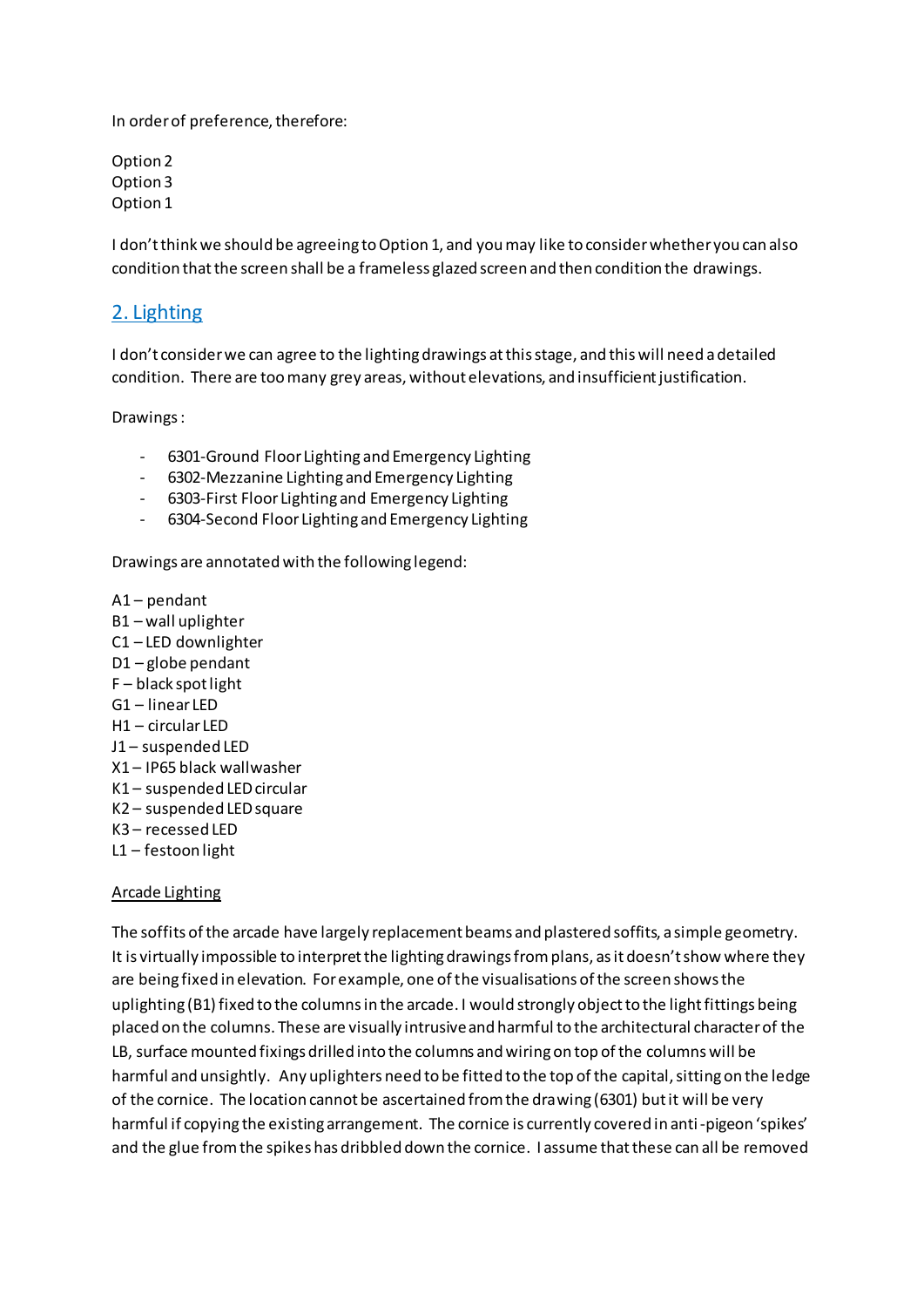(?). We will need a drawing showing B1 light fittings in elevation. It is not clear where the emergency fittings labelled E3 are relative to the columns (drawing 6301).

Will the existing massive uplighter fittings between the shops be removed? These are currently fixed to the square face of the piers. They are very unsightly, with prominent black wiring (see photo below from the architect).

I understand that within the arcade it is intended to drill and tap, glue or screw soffit panels to hide wiring. These are shown on drawing number 6302 as an inverted ceiling plan with regularly spaced rectangles or square panels. However, the drawings with the wiring diagram show wiring running below and above the panels and along and over the beams, so the amount of wiring visible is quite extensive and the soffit panels seem to be virtually redundant. Furthermore, the panels are symmetric, but the light fittings are regularly spaced but don't relate to the panels; so we have light fittings evenly spaced and then off-set and then missing the panels entirely and fixed to the beams. This needs some further explanation and exploration and I suggest that until a more rationale and reasoned design is clarified we will still need this and the soffit panels conditioned, for the Arcade at least.

### Staircases – H1 Lighting -acceptable

### Lighting to the Open Plan Offices of the Town Hall – not acceptable

Drawing 6303 seems to suggest that the soffit of the Town Hall office spaces in the main chambers will have a suspended ceiling with flat opal recessed LEDs. This would be totally unacceptable. The drawings need clarification.

The ceiling is a decorative plastered coved ceiling which is due to be restored. It will not be acceptable to install either recessed flush LED opal panels or a suspended ceiling. Alternatives must be considered, which rely on task lighting at desks and wall lighting, which is not shown.

We also need to know on a ceiling plan whether the locations of the Emergency lighting in the ceiling (E1), as proposed, will have an impact on the decorative ceilings. They may need to be relocated.

#### External Lighting –X1 black wallwashers. Not acceptable.

It is impossible to tell from the drawing where these are located. We need elevations. These are black and quite obtrusive fittings. Further thought should be given to the choice of colour for external lighting, as outside there is nothing else that is black in terms of joinery and finishes and I suggest this needs tailoring to the overall decorative scheme.

#### Lighting to the Market Hall

The proposed lighting to the Market Hall incorporates extensive track lighting fixed to a rigid framework which is in turn suspended. It is quite a visually heavy structure but something is needed for task lighting. I don't have any objections to the festoon lighting (L1) but it is extremely busy to have this in conjunction with four others forms of lighting in the same space (B1, D1, F2 and E3) and I'm not sure of the logic or justification. It seems to over-complicate the space and the festoon lighting would normally be suspended low, so I don't understand what function it is performing here.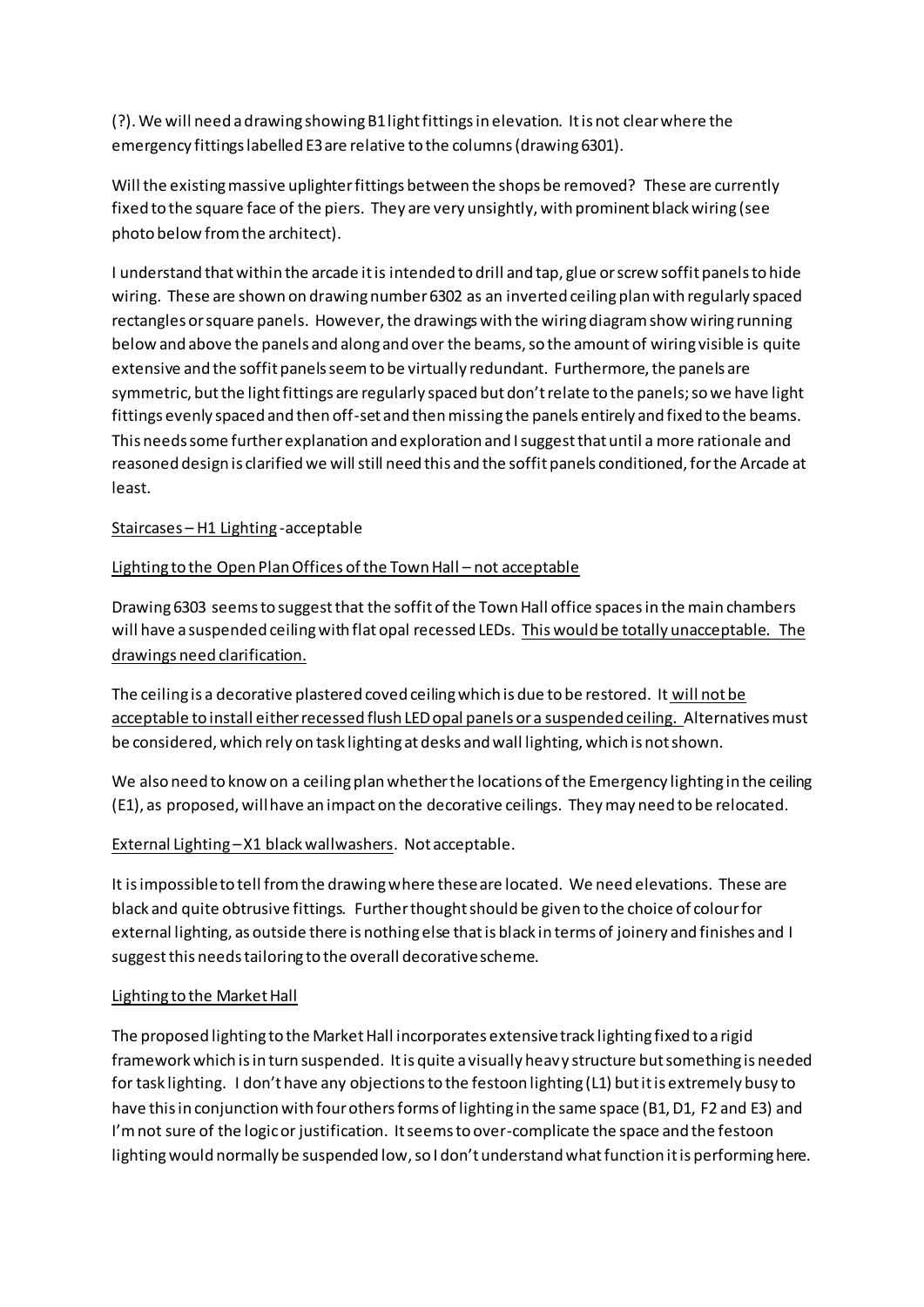It may simply detract from the architecture. The suspended LED pendants to the soffit of the mezzanine (J1) and the emergency lighting (E1) are fine.

# 3. Side (east) elevation screen.

Drawings nos:

- GTH-90-D-003 Louvre Screen Details
- GTH-90-D-002 Service Yard Gate Details
- CCL-1-21193-303 External Screen & Door Details
- Service Yard 3D Visual

See also 7-8956-CCL-XX-00-DR-M-5701 – Ground Floor Ventilation Layout

The function of the screens is to literally hide the air handling equipment from view. The drawings do show a high impact from the high-level screen, which is on stilts. This is not desirable as it obscures the flank windows from view, but I accept that it is probably marginally preferable to have a screen rather than see the air-handling equipment. There are very few metal screens which will have less impact, although the colour could be reviewed so that it less of a contrast. I suggest that the colour is conditioned, so that the screens are more subdued (e.g. sandstone / buff, greys, etc.). The low level screens have a low impact on significance, obscuring the public flank.

On balance, the screen and equipment together will have 'less-than-substantial' harm and has a low to moderate harmful impact because of its prominence in public views from the car park. This has to be considered against the public benefits of the scheme and the new retail and hot food use.

# 4. Market Hall - Mezzanine to Retail Units

Drawings nos:

- GTH-22-D-001 Mezzanine Retail Unit Plans and Sections
- GTH-22-D-002 Mezzanine Retail Units Details
- Fisher Frame Anchor DOP Certificate

The architect has provided the following justification:

*Our justification for preferring the ridge and furrow design over the pentice design as follows.*

*The ridge-and-furrow design is intended to imitate the form of the main market hall roofs, albeit on a perpendicular alignment. This also allow the units to be individually framed with their oblique frontages and provided a vaulted ceiling within the units to accommodate the high arched windows.* 

*In terms of the physical impact – the form of the units allows for the lateral loads to be more easily accommodated without the need for heavy anchorage into the existing building as the units are essentially primarily self-supporting. Fixings into the existing building should only be required at the upright studs where they abut the existing walls and the ledgers to support joists to the small flat roof areas. The rafters and ridges would be supported off the new timber framing so there would be not need to mechanically fix these to the walls but just a soft joint to provide a fire tight seal. The method of mechanical fixing will be by way of Fischer (or similar) framing anchor which are secured*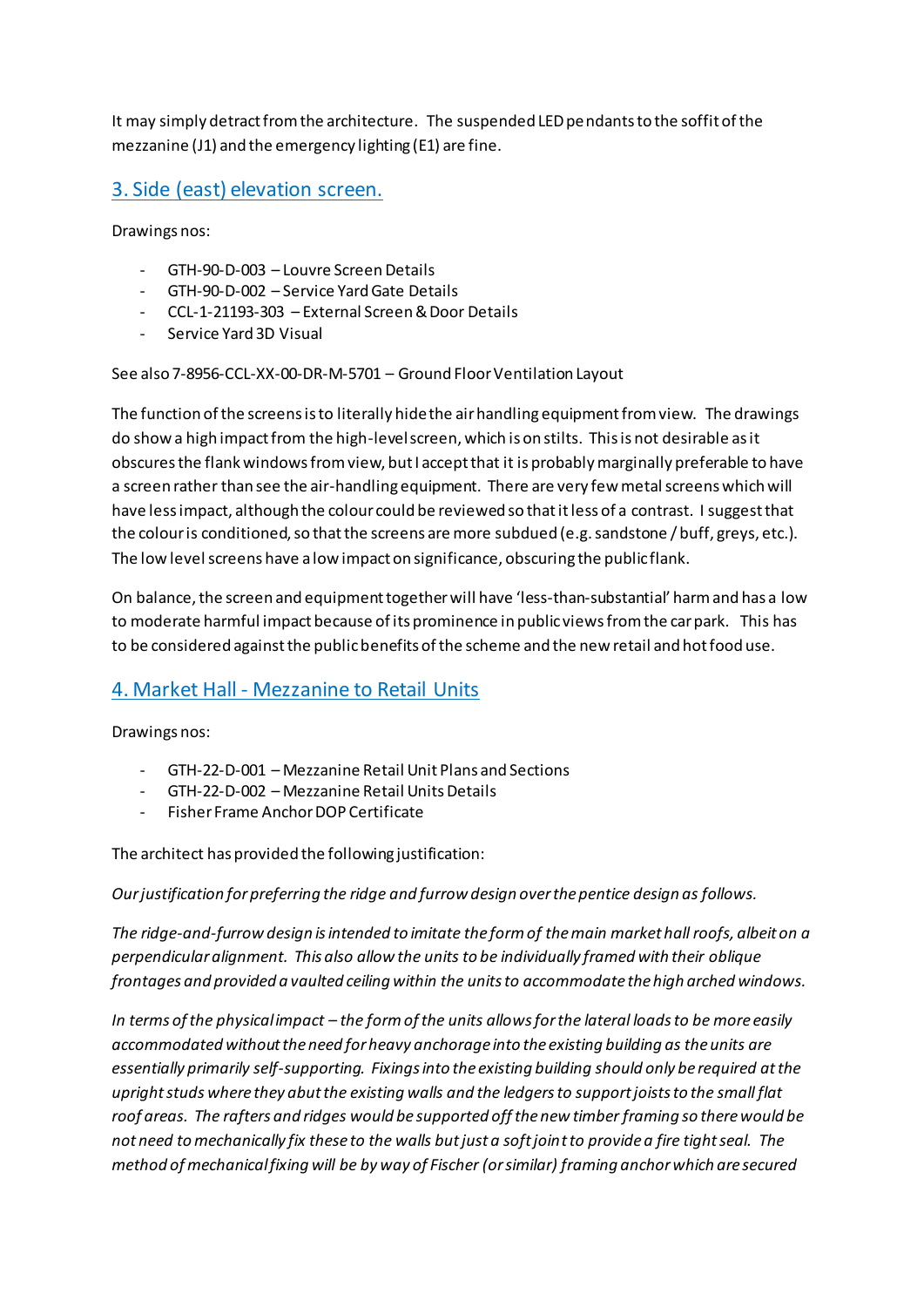*with wall plugs rather than chemical anchoring. The fixings have a hexagonal head. Therefore, if the units are to be dismantled in future, the anchors can be unscrewed and wall plugs removed.*

*The pentice roof design would require a continuous timber ledger to be installed to the full length of the market hall to provide a fixing point for roof ridges at the apex. This ledger would need to be fixed at 400-500mm centres along its length with a chemical anchor fixings to provide sufficient pull out strength to resist lateral load expected caused by the slope of the roof. Likewise, the flank walls of the units at the northern most end of the units 'dog-leg' to avoid the gable end windows which offers very little opportunity for us to anchor in and provide stability at this point. These too would need chemical anchors to provide additional restraint at these points. The chemical anchors are not easily removed without causing damage to the building fabric and therefore not fully reversible.*

*Another consideration we mentioned was the lighting proposed above the units. Drawings circulated yesterday show uplighters to illuminate the roof areas and these light fittings would be concealed with the ridge and furrow design. If using the pentice design, this limits the opportunity to provide uplighters without them being visible. This may also make them more difficult to access and maintain when compared to the ridge design.*

*Regarding the frontage of the units, we are in agreement that these should be fully glazed and this will be reflected in the revised issued of LBC drawings as per the visualisations that have been previously presented.*

I consider that the reversible nature of the alterations is a fair consideration, because we don't know how successful this scheme is likely to be, or its life and we have to build some flexibility into the proposal (the buildings have been subjected to distinct changes in use and internal adaptation over a long period). Reversibility is not the only consideration. The visual impact of the ridge -and-furrow roofs is greater than a pentice, but given the mitigation proposed in the form of the type of fixings and the extended glazed areas, so that more of the original arches and walls will be visible from the main body of the market hall, I can accept that there is marginal difference between the two options, and therefore that the preferred ridge-and-furrow roof is acceptable. It is still of low harm which will have to be factored into the balance vs. public benefit. I have not seen a revised drawing.

# 5. Mezzanine Edge and Signage

I have received a visualisation, which I am hoping can be translated into a drawing. This shows the large edge of the mezzanine being broken up with a form of cornice. This is much better and reduces the impact of the large concrete / render slab. This will overcome my concerns over the high visual impact of the mezzanine floor edge.

### Note:

Please be aware that there is considerable inconsistency in the drawings with various drawings submitted which don't show all of the revisions. The architect must provide a full updated set of drawings (with a drawing list) or we could end up approving out-of-date drawings. Hopefully, there is time between writing the committee report and conditions for these to be provided (?)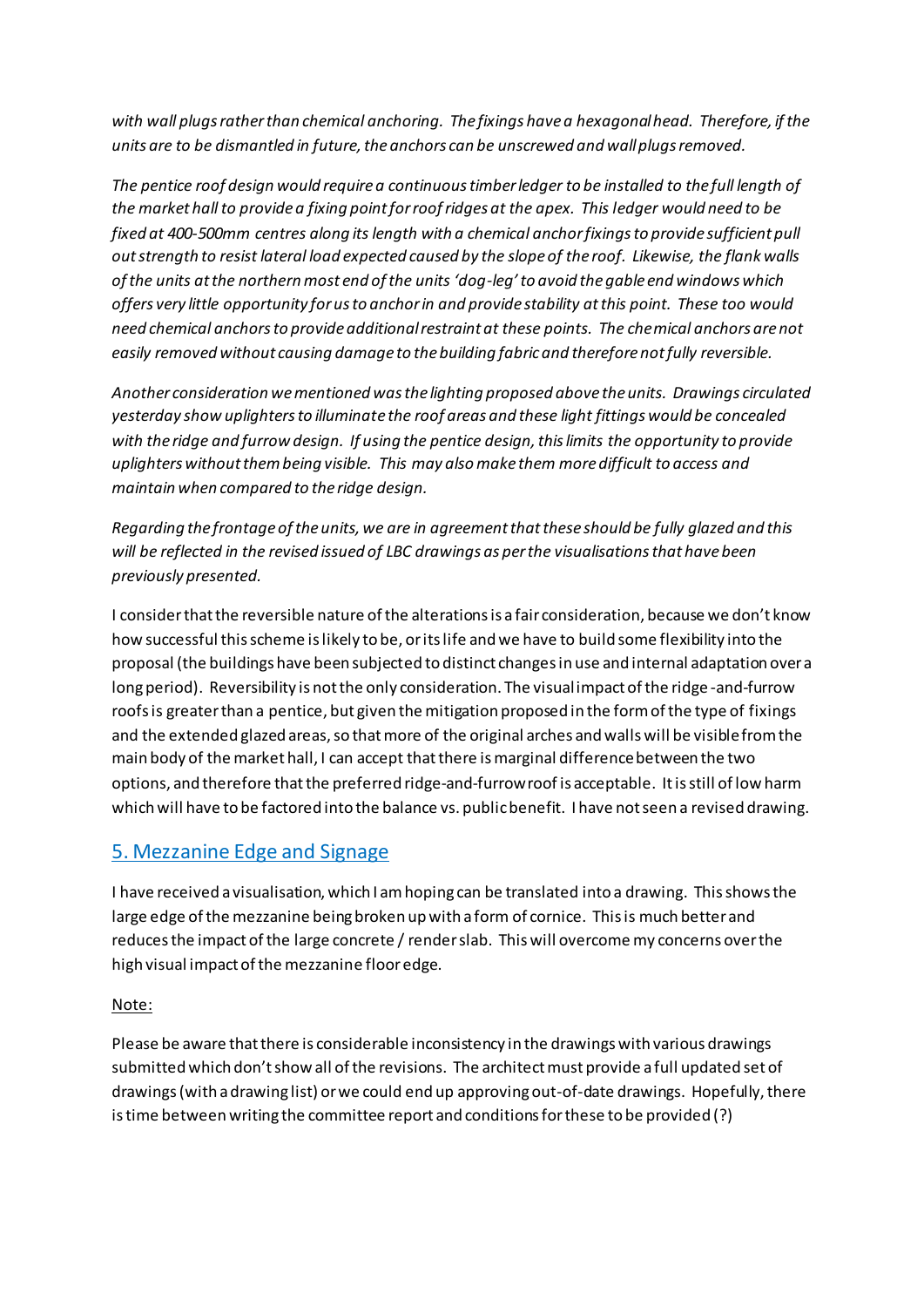## **Public Comments**

Further comments dated  $4<sup>th</sup>$  May 2022 have been received from the Glossop & District Heritage Trust, which are available to view online and are repeated below for ease of reference:

This is a further comment from the Trust, addressing some issues from the Victorian Society objection dated 20/1/22; Marion Barter's comments dated 26/1/22 and 2/4/22; the applicants' **response** dated 21/3/22; and the report from Mel Morris Conservation dated 6/4/22.

## **Glass screen in the Arcade**

The Trust recognises the need to keep the pigeons out and to make the Arcade a smarter and more welcoming space than it is at present, although we are less convinced that it either would or should become an extension of the Market Hall seating/eating area. However, if practicable bearing in mind the need for very frequent cleaning, we would favour the positioning of the screen as a free-standing structure behind the columns, which would be less visually intrusive and damaging to historic fabric.

If this remains a contentious issue, and given that the screen will presumably not be installed until towards the end of the project, consideration should be given to removing it from these applications and making separate applications later. This is the feature of the scheme on which the general public is most likely to have a view, but it was not mentioned at all in the Council's press releases and so virtually none of them will be aware of it.

# **Lined-out render in Town Hall and Market Hall**

We have to agree with the Victorian Society that "the description of existing interiors is cursory at best, with no focus on the aspects which will be directly affected by the proposed works." As none of us have seen the interior of the Town Hall for over 10 years, and the higher levels of the Market Hall interior are but a distant memory for the oldest of us, we have been heavily dependent on what little information has been supplied by the applicants, and were not aware, until the report from Mel Morris Conservation, that there are surviving areas in both buildings of what may be original decorative surface finishes. We strongly support the recommendation in that report that these should be restored rather than replaced with plaster.

It now appears that the applicants are relying on the Conservation Statement produced by Donald Insall Associates in 2003. This was, at the time, a very useful document and many of its conclusions are still valid, but it was intended only to give general guidance to the Council which was then just beginning to consider the future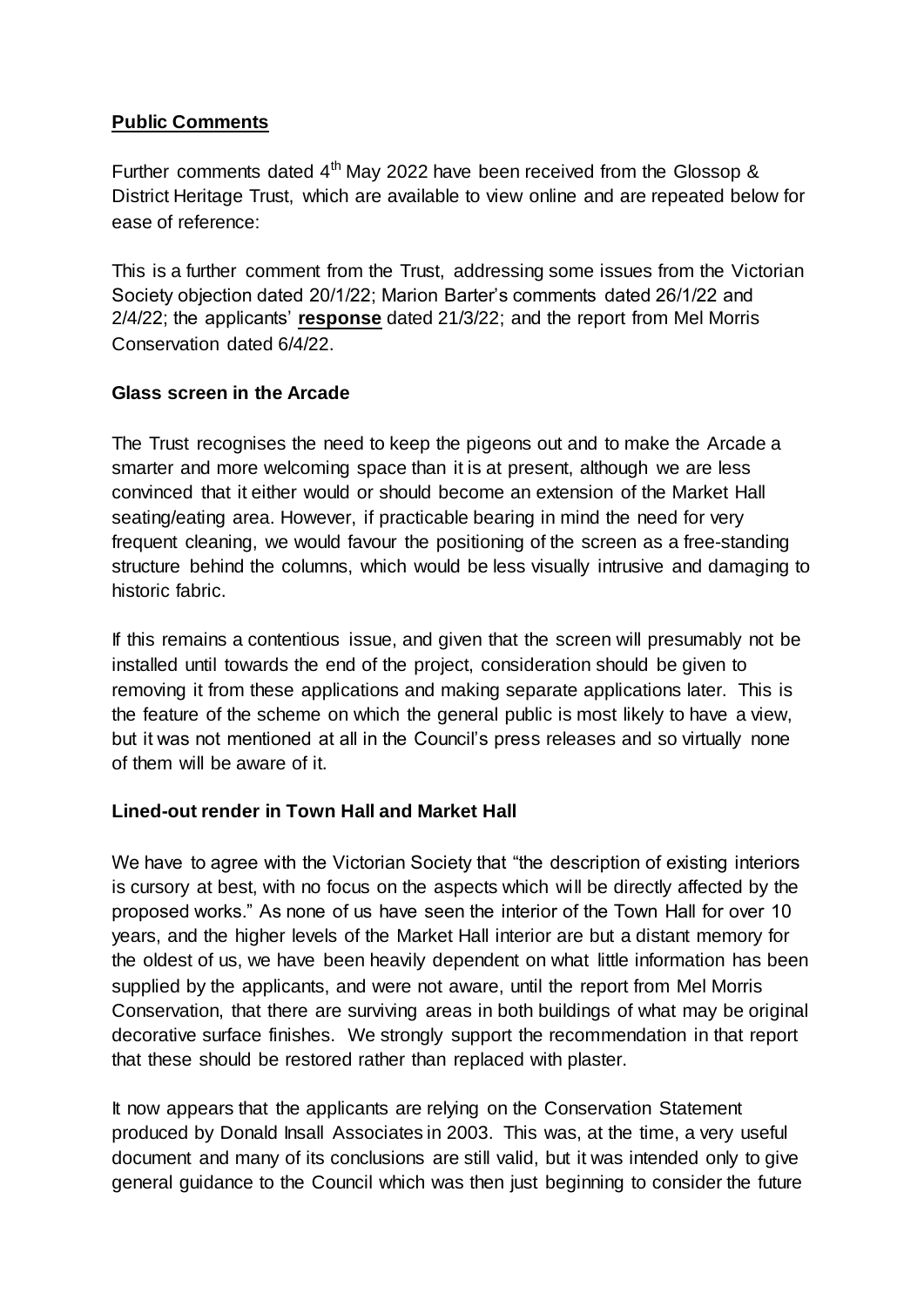of the buildings, and not to inform a specific scheme or planning applications stemming from it. It is also now 19 years old, and predates research done by members of the Trust which, though still incomplete, has thrown more light on the sequence of evolution of the buildings themselves and their interiors, which is more complex than was understood 19 years ago. In the process the Trust has accumulated a large archive including material from the Sheffield City Archives and over 80 images. Some of this information is available on the Trust website but we are not aware that it has been accessed in the course of this application.

# **Energy efficiency**

The old Market Hall was notoriously cold, and in 1973 a false ceiling was inserted to remedy this, at the expense of losing all natural light. That ceiling has now been removed, and the intention is to use the space primarily as a "food hall", which will require it to be heated to a level acceptable for seated customers. However, whatever assumptions were originally made about heating costs will now have to be at least doubled. Provision for heat retention, though, appears to be less than optimum; the opportunity has not been taken to add insulation to the roof, and the side doors have no inner vestibules to reduce draughts and heat loss. There seems, therefore, a high probability that before the project is finished, design changes will be needed to improve energy efficiency to make the running costs affordable.

## **Change of use**

The applicants' response appears to confirm that the intention is for there to be a change of use of the first floor of the Town Hall from Class F.1 (public hall/law court) to Class E (g) (1) (commercial offices). The Morris report also notes that "alternative options for these first floor spaces have not been assessed or included in the justification so in my view we cannot state that this particular element provides the optimum viable use." Change of use should therefore be specifically applied for, with supporting evidence.

## **Interior fixtures**

The applicants' response says that "original murals, wall mounted plaques etc are all being removed and stored ahead of the main regeneration works and as such are not considered as part of the original application". Whilst it is sound practice to remove, temporarily, any fixtures or fittings which are at risk during works, provided this can be done without harm to them or the underlying fabric, any, such as the roll of past Mayors, which were intended to be permanent and are of historic significance are part of the fabric of the building and included within the Listing, and therefore need to be accounted for in an application for Listed Building Consent. All such features should be itemised, with details of their condition and any repairs or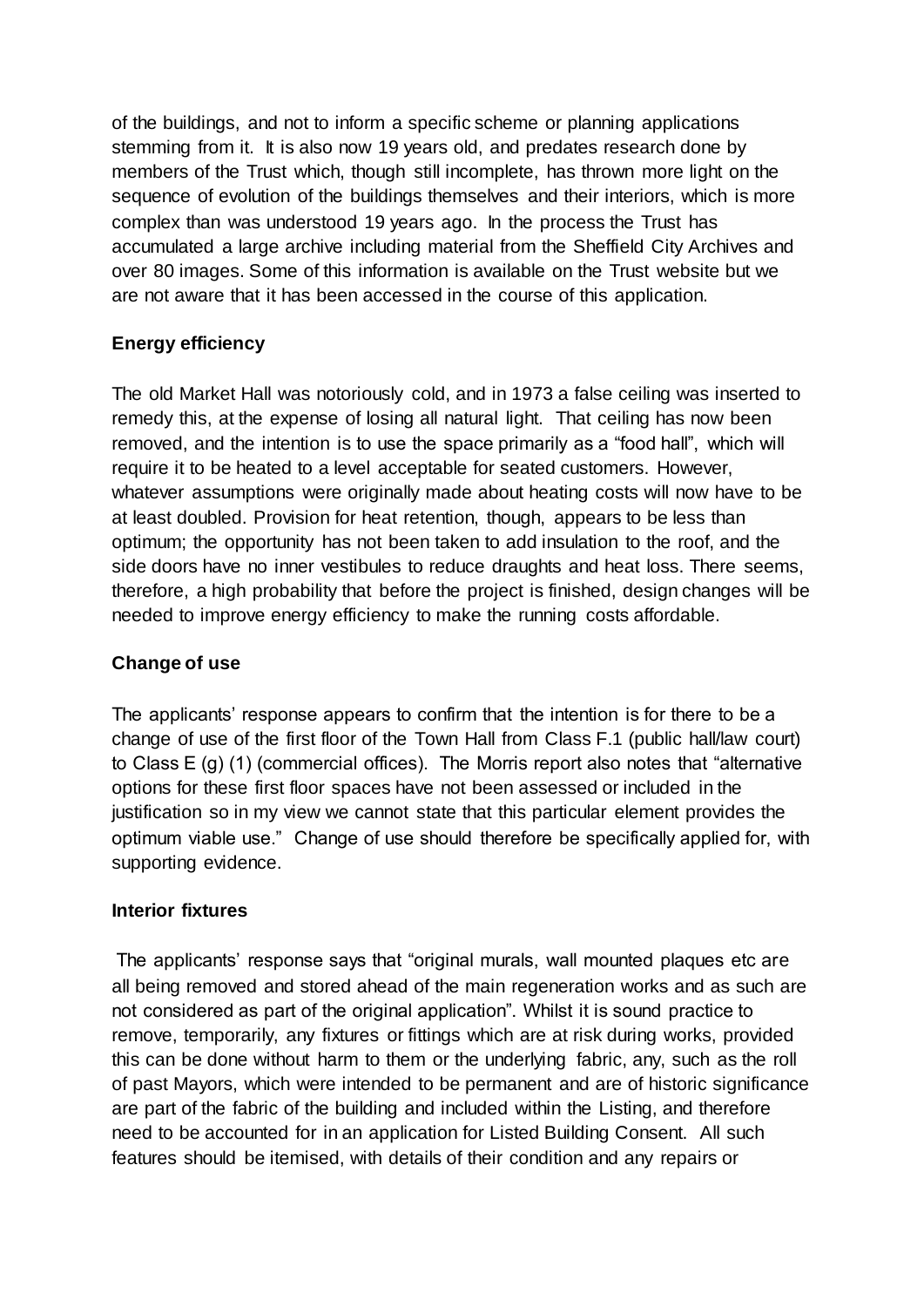restoration required, and if necessary a condition made requiring them to be returned in due course to their former locations.

## **Officer Comment**

## Points of Clarification

The report refers to two application reference numbers. The first (HPK/2021/0645) relates to the application for full planning permission whilst the second reference (HPK/2021/0646) relates to the associated Listed Building Consent application.

The material planning issues associated with both applications are considered within the report.

## Response to Mel Morris Updated Consultation Comments

A preferred option for the Arcade Screen has now been agreed with the applicant. However full details will need to be secured by way of condition.

The applicant has attempted to seek approval for internal and external lighting details prior to determination in order to avoid appropriate conditions. However, based on this further response from the Council's Heritage Consultant, conditions will be required in order to secure an acceptable lighting scheme prior to installation.

Similarly, the applicant has been working to address outstanding issues with regards to screens on the side (eastern) elevation, the design of the ridge and furrow roof associated with the Mezzanine Floor, as well as the Mezzanine Edge and Signage. Whilst progress has been made, it remains the case that further detailed plans will be required in order to secure an appropriate solution.

The progress that has been made since the writing of the Committee Report confirms the view of Officers that the individual and cumulative 'less than substantial' harm as a result of individual aspects of development, are on balance outweighed by the significant socio-economic benefits associated with the scheme and the benefits associated with the long term viable use of the heritage asset.

Mel Morris has highlighted that there are current inconsistencies with regards to plans and documentation and has recommended that a full drawing schedule is submitted alongside a full set of up to date drawings to ensure that the latest agreed plans are approved and noted on the Decision Notice.

Condition 2 (Approved Plans) will ensure that a detailed list of plans is set out on the Decision Notice in line with the drawing schedule which is expected imminently alongside a full set of up-to-date plans.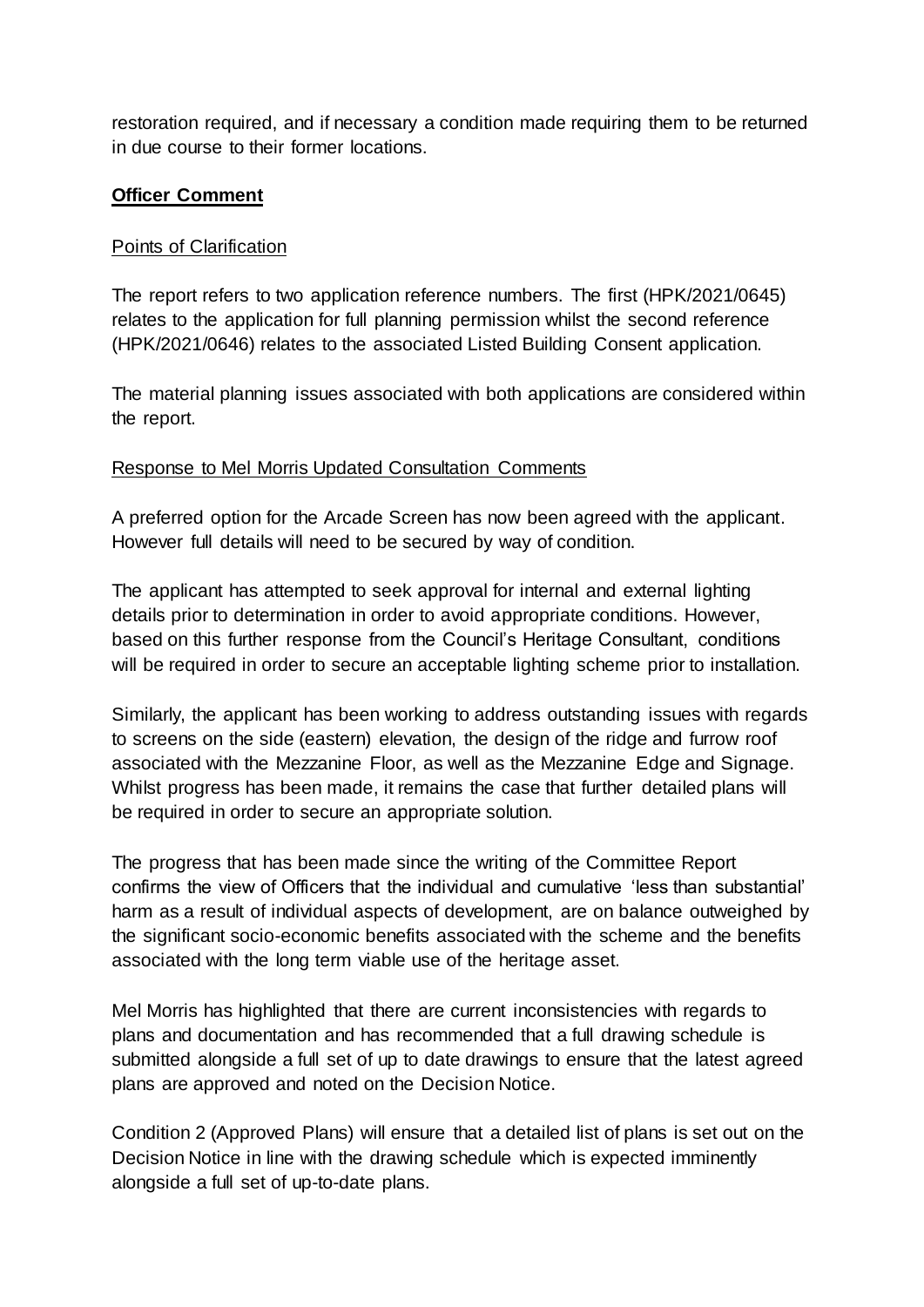## Response to Glossop and District Heritage Trust

The merits of the glass screen are highlighted within the Committee Report. Notwithstanding this, conditions are recommended that will require further details to be submitted and approved prior to their installation. Similarly, Officers agree with Mel Morris's assessment that the proposed render is not acceptable in its current form, and thus conditions are recommended that seeks a more appropriate solution.

Whilst there would be Energy Efficiency, implications of removing the false ceiling, these would be outweighed by the benefits in heritage terms. Furthermore, refurbishment of the building to modern standards and Building Regulations will bring with it corresponding energy efficiency improvements.

Officers acknowledge that the comments relating to interior fixtures is a valid one, and as such a further condition is recommended that secures the method for recording and removing these prior to renovation works taking place.

For the avoidance of doubt the recommendation for both applications is for approval with the following conservation conditions being applied (in addition to standard conditions):

- 1. Prior to commencement of any works relating to the restoration of either Staircase in the Town Hall, full details for the restored staircase 1, including dimensions of tread ends, sections through tread ends, the source of stone, and dressed finished, details of proposed handrail and balustrade to be submitted to and approved in writing by the Local Planning Authority. The development shall be carried out in strict accordance with the details hereby approved.
- 2. Notwithstanding details submitted, the masonry walls to the twin staircases shall be finished in three coat render and shall be lined-out to imitate ashlar set-out with the same spacing and format as the original lined-out render.
- 3. Prior to commencement of any works relating to the restoration of either Staircase in the Town Hall, full details of the setting out and full details of the specification of the render and the painted finish which shall be informed by mortar, shall be submitted to and approved in writing by the Local Planning Authority. The development shall be carried out in strict accordance with the details hereby approved.
- 4. Prior to commencement of any works associated with glazed screening within the Town Hall Arcade, full details of the proposed frameless glazed screen within the arcade shall be provided at a scale of 1:20 and full size sections through the frames, showing the relationship with the columns of the arcade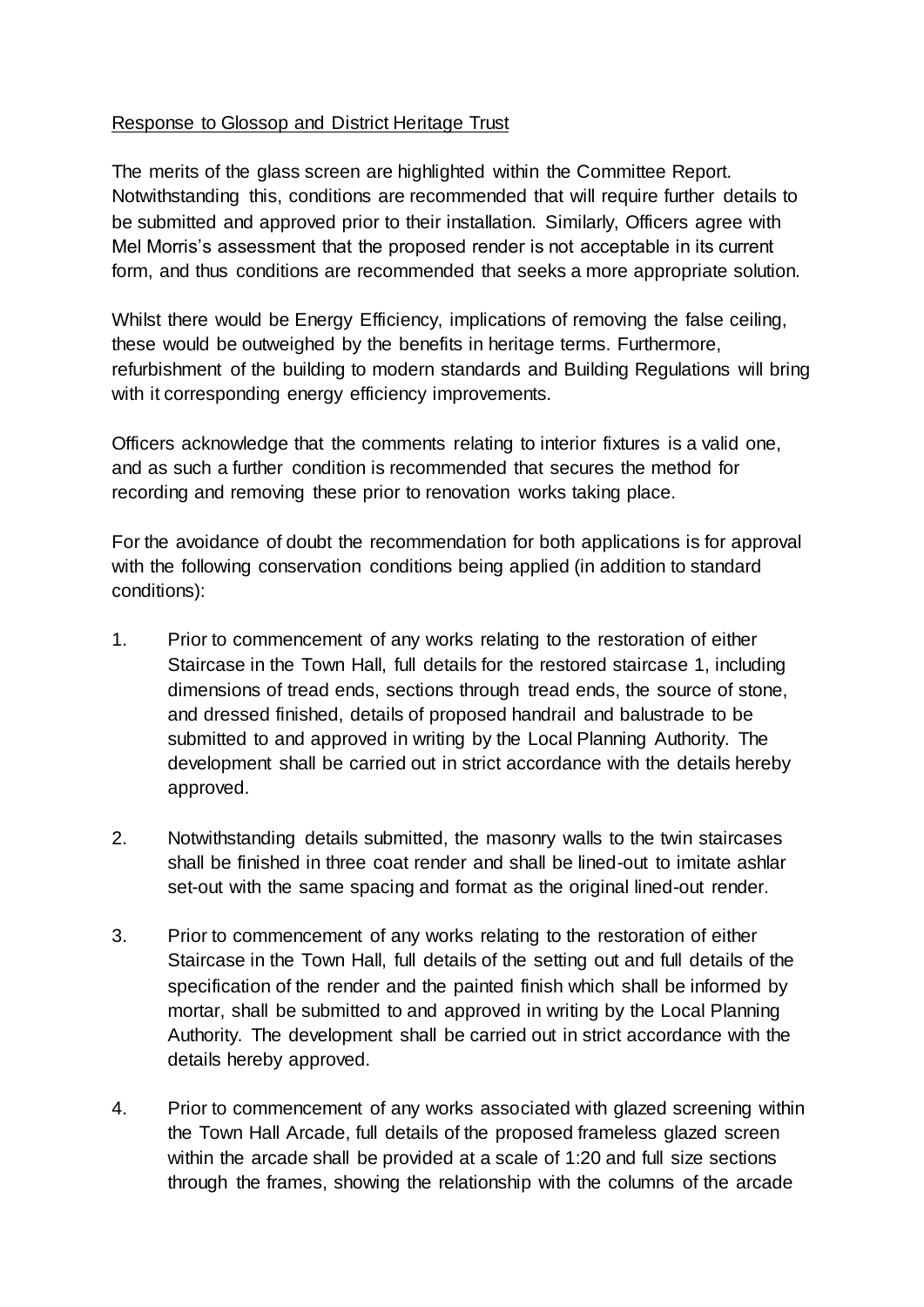and the method of fixing, shall be submitted to and agreed in writing by the Local Planning Authority. The development shall be carried out in strict accordance with the details hereby approved.

- 5. Prior to commencement of any works associated with the screen wall and any demolition works, full details of the proposed screen wall and the roof structure and finished of the Male WC lobby and its intersection with the existing roof and walls at a scale of 1:20 shall be submitted and approved by the Local Planning Authority. The development shall be carried out in strict accordance with the detailed hereby approved.
- 6. Prior to commencement of any works associated with the screen wall and any demolition works, internal elevations from the arcade and details of the masonry door surround, stone lintels, door architecture, and new doors to the Arcade Accessible WC and Arcade Male WC lobby at a scale of 1:20, with full size sections of joinery panelling and mouldings, shall be submitted to and approved in writing by the Local Planning Authority. The development shall be carried out in strict accordance with the details hereby approved.
- 7. Notwithstanding the details submitted with this application, all ceilings shall be lath-and-plaster, and all cornices shall be lime plaster run in-situ to the original mouldings, unless alternative details have been otherwise submitted to and agreed in writing by the Local Planning Authority prior to commencement of any works to the ceiling of the Town Hall. In the event that alternative details are submitted and approved, the development shall be carried out in strict accordance with the details hereby approved.
- 8. Prior to commencement of any works to the ceilings of the Town Hall, drawings of all profiles to plaster cornices shall be submitted to and agreed in writing by the Local Planning Authority. The development shall be carried out in strict accordance with the details hereby approved.
- 9. Notwithstanding the details submitted with this application, prior to the commencement of any treatment to walls within the Town Hall, details of a more appropriate alternative treatment shall be submitted to and agreed in writing by the Local Planning Authority. The development shall be carried out in strict accordance with the details hereby approved.
- 10. Notwithstanding the details submitted with the application, and prior to any works to the floor area of the Market Hall, a redefined area and pattern of paving flags, commensurate with the number of original paving flags that are suitable for re-use following inspection, shall be submitted to and agreed in writing by the Local Planning Authority. The development shall be carried out in strict accordance with the details hereby approved.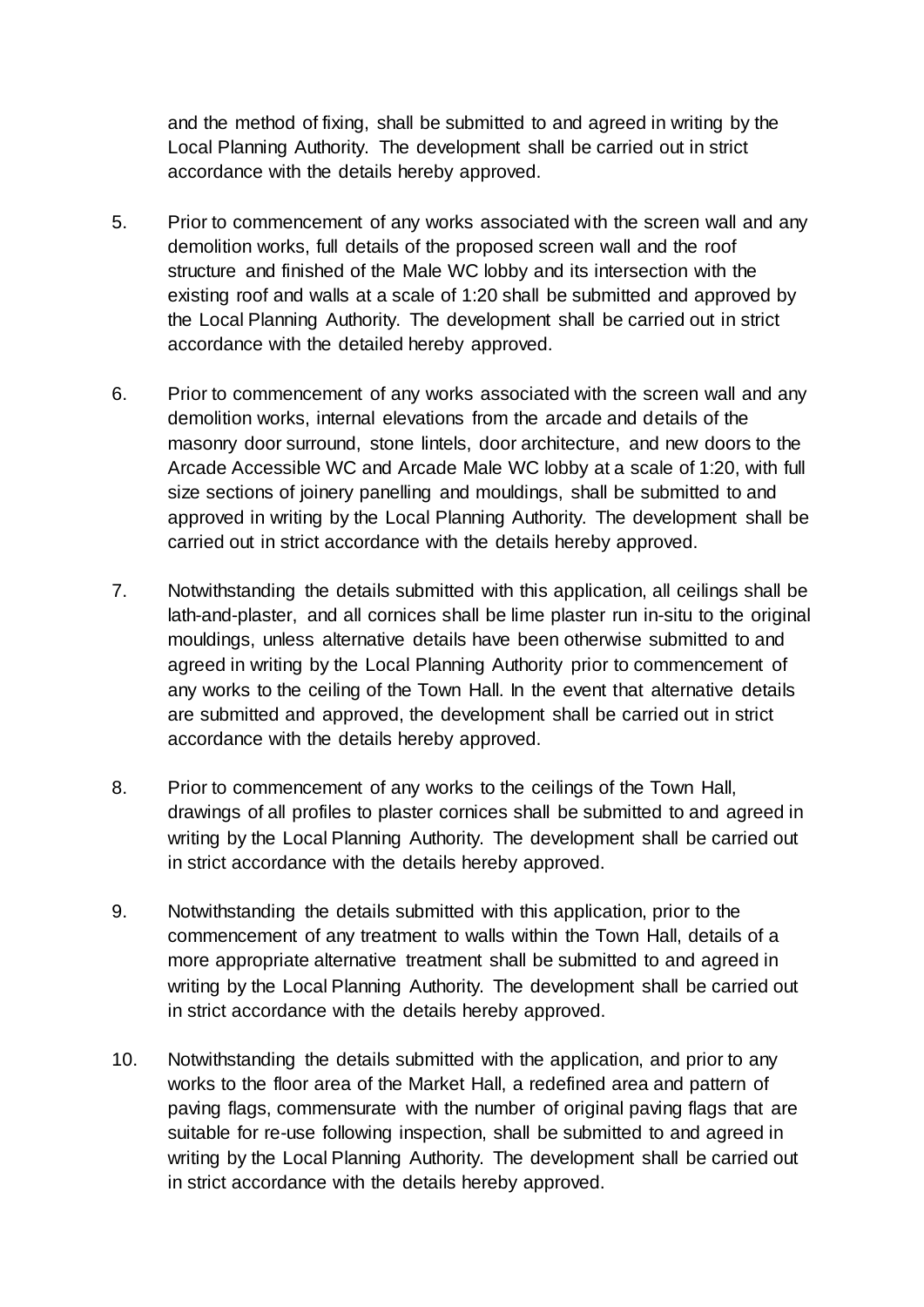- 11. Notwithstanding the details submitted with the application, and prior to any works to the Masonry Walls of the Market Hall, full specification details of a more appropriate alternative three-coat render, which shall be lined-out to imitate ashlar, and set-out with the same spacing and format as the original lined-out render, together with the final paint or surface finish, informed by mortar analysis, shall be submitted to and agreed in writing by the Local Planning Authority. The development shall be carried out in strict accordance with the details hereby approved.
- 12. Prior to the commencement of any works to the Mezzanine Floor in the Market Hall, full details of the decorative tongue and grooved panelling shall be submitted to and agreed in writing by the Local Planning Authority. The development shall be carried out in strict accordance with the details hereby approved.
- 13. Prior to the installation of the balustrade associated with the Mezzanine Floor, detailed drawings at a scale of 1:20 with full size sections shall be submitted to and agreed in writing by the Local Planning Authority. The development shall be carried out in strict accordance with the details hereby approved.
- 14. Notwithstanding the details submitted with the application, and prior to commencement of any works to the fenestration of the Market Hall, full details of alternative replacement windows to the Market Hall which shall include materials, the section of glazing bars, the section through the masonry showing the relationship of the windows to the inner and outer walls and stone cills, and colour scheme, informed by architectural paint analysis, shall be submitted to and approved in writing by the Local Planning Authority. The development shall be carried out in strict accordance with the details hereby approved.
- 15. Prior to the commencement of any works to any external steps or access ramp, full details of stone steps and paving flags to the entrance shall be provided, which shall include dimensions in section at a scale of 1:10, shall be submitted to and agreed in writing by the Local Planning Authority. The development shall be carried out in strict accordance with the approved details.
- 16. Notwithstanding the submitted drawings accompanying the planning application, the proposed steps shall be solid blocks of gritstone, finished rubbed with a pencil-round or bullnose leading edge. For the avoidance of doubt, the proposed steps shall not be finished in paving flags.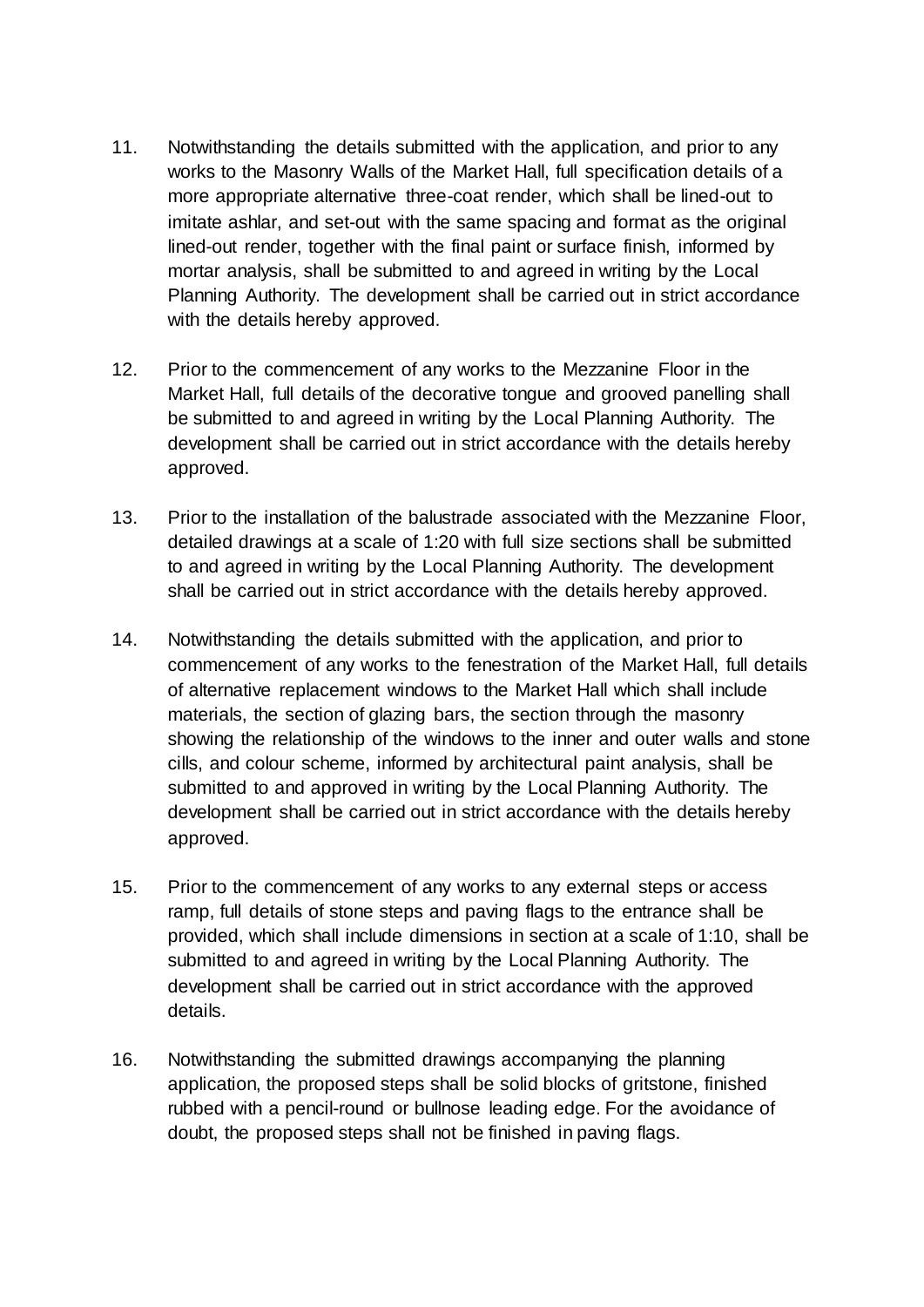- 17. Prior to commencement of any works to any external steps or access ramp, full details of railings and method of fixing shall be provided showing the dimensions of bars and profiles at full size, shall be submitted to and agreed in writing by the Local Planning Authority. The development shall be carried out in strict accordance with the details hereby approved.
- 18. Prior to any cleaning works to any part of the Market Hall and Town Hall buildings, trial panels (300mm x 300mm) shall be undertaken to determine the most appropriate method of cleaning masonry in a variety of circumstances and shall be photographed before, during and after cleaning. A subsequent method statement and specification, which includes an identification the appropriate dwell times, flow times, neutralising and rinsing method, as a result of the trials, shall be submitted to and agreed in writing by the Local Planning Authority. The development shall be carried out in strict accordance with the details hereby approved.
- 19. Prior to the installation of any internal or external lighting, full revised details of all external and internal lighting shall be submitted to and agreed in writing by the Local Planning Authority. The development shall be carried out in strict accordance with the details hereby approved.
- 20. Notwithstanding details submitted with this application, and prior to commencement of any painting to any part of the Market Hall or Town Hall buildings, full details of all paint finishes, and colour scheme to the historic joinery, metalwork, walls and ceilings, shall be submitted to and agreed in writing by the Local Planning Authority. The development shall be carried out in strict accordance with the details hereby approved.
- 21. Notwithstanding the details submitted with this application, and prior to the installation of any free-standing screens to the east of the Market Hall building, full alternative details for the free-standing screens, to include dimensions, materials and finishes shall be submitted to and agreed in writing by the Local Planning Authority. The development shall be carried out in strict accordance with the details hereby approved.
- 22. Prior to the removal of any interior fixtures or fittings, a method statement shall be submitted to and approved in writing by the Local Planning Authority. The development shall be carried out in strict accordance with the approved details.

## **HPK/2021/0677 – Victoria Hall, Talbot Street**

No updates